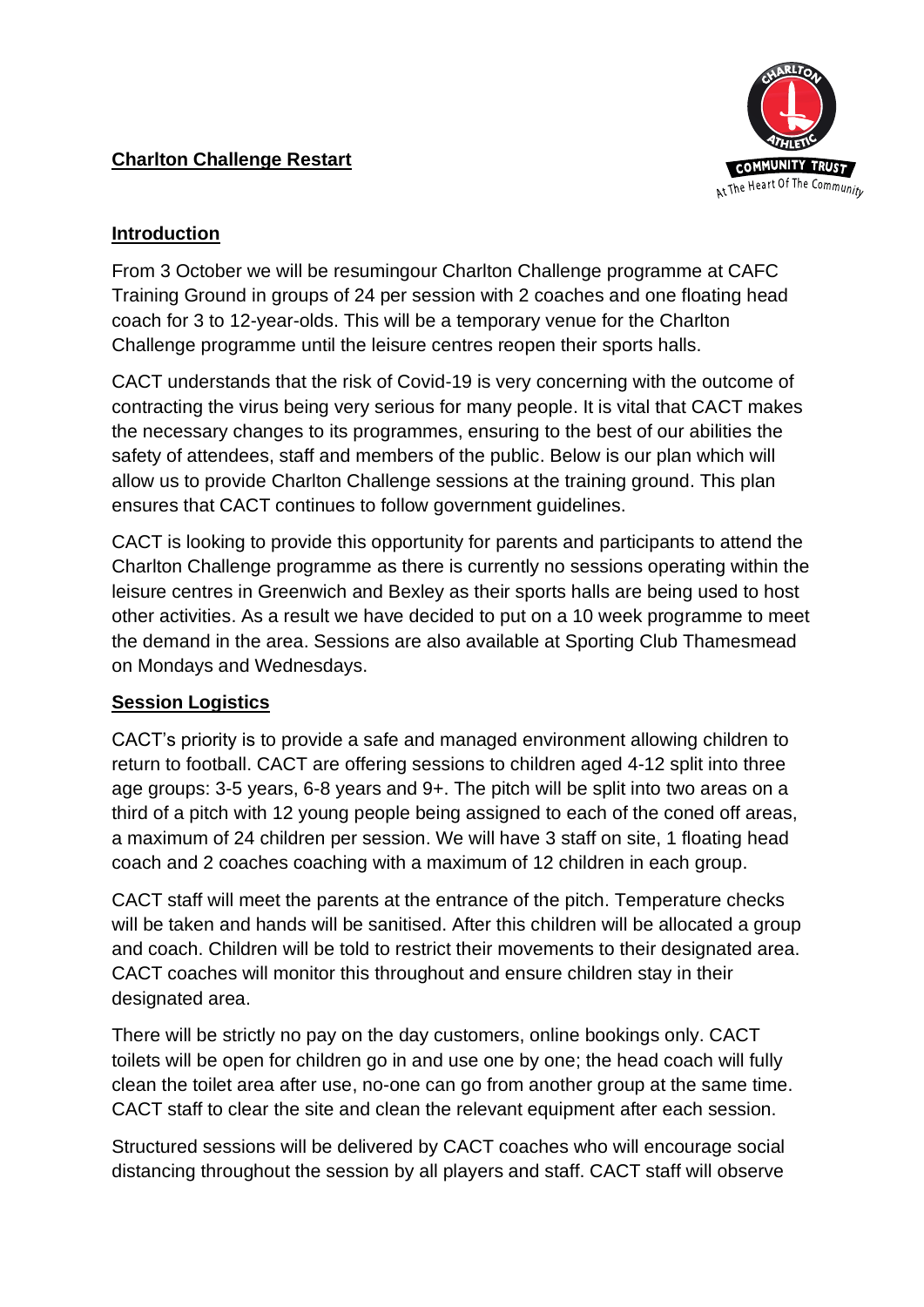sessions at all times from a distance ensuring all restrictions are followed. Spectators will be allowed on site but must social distance around the pitch, not blocking the entrance and exit gates.

CACT staff highlighted to work on the session will be provided with online training prior to the sessions. The training will cover the session logistics/requirements along with health and safety and risk assessments. CACT staff will sign to acknowledge they are competent to deliver the requirements of working on this session following this training. CACT's Football & Sports Development team is using all 3 of its full time staff to deliver these sessions to ensure all requirements are implemented and any need for de-escalation with young people is done so using the right approach. CACT management staff will be on standby to further support the sessions in the event of staff sickness.

## **Equipment**

Equipment provided will be cleaned in between each session. Children will only be able to use CACT provided equipment. Bags and belongings will be left in a safe area marked on the pitch and will be monitored by CACT staff. Attendees will be asked to bring healthy fluids with them which will be allowed on the designated pitch areas.

## **First aid/Injuries**

CACT staff all hold first aid and safeguarding qualifications. Fully stocked first aid kits will be on site. First aid will be administered where required. If first aid is required, 1 CACT staff member will enter the area but will ask the young person who is not injured to move away to a safe distance. In the event of a serious injury, the emergency services will be called immediately.

## **Comms/Marketing**

CACT will produce comms and marketing for the session via various media channels. The marketing will focus heavily on getting the message across that these sessions will be safe and will always be heeding government guidelines ensuring young people and staff will encourage social distancing throughout their attendance. CACT sees this as a responsible approach to facilitating young people engaging in activity during these current times. Public perception is important and CACT will ensure our guidelines and messaging is clear to avoid negative comments.